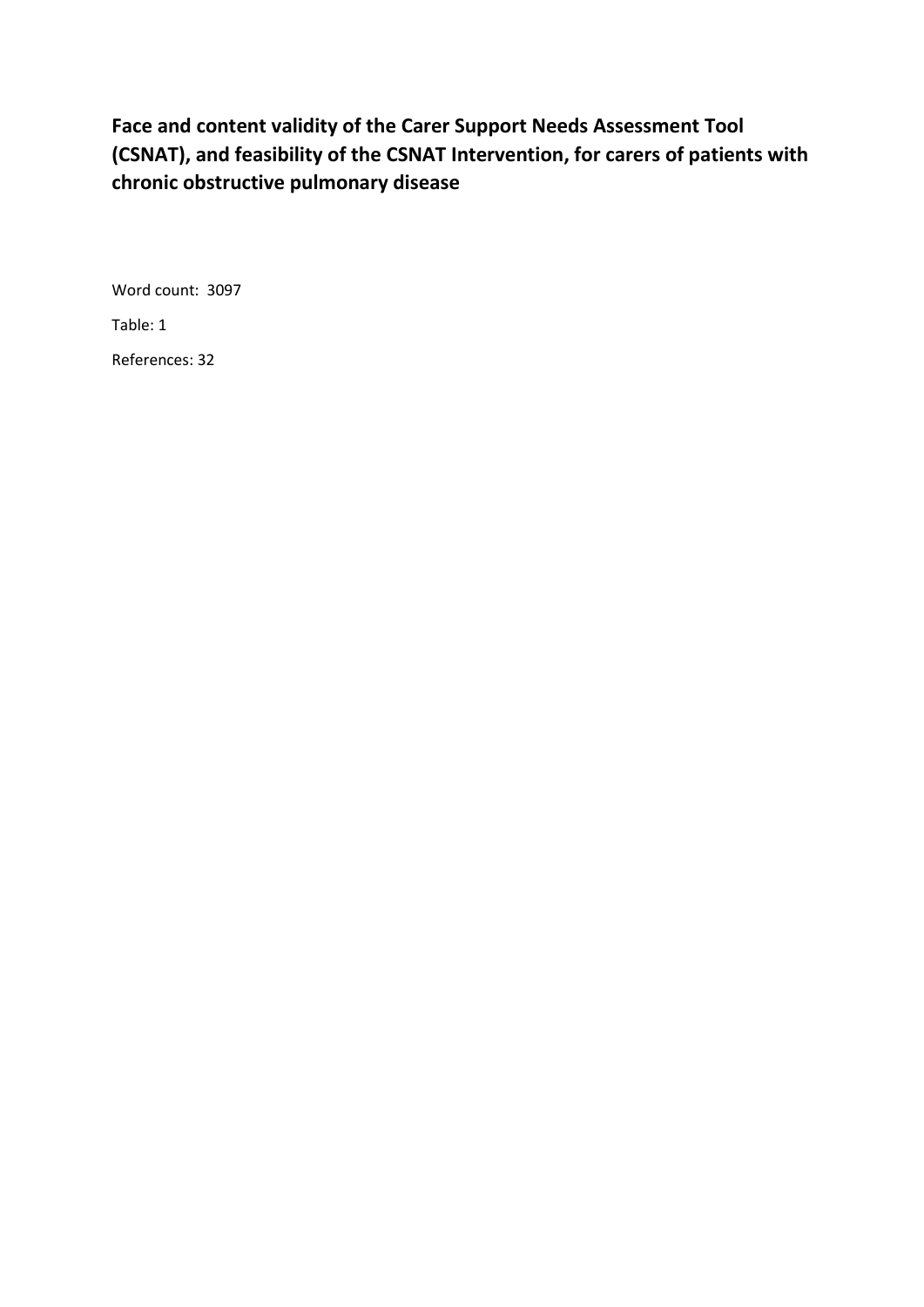## **ABSTRACT**

#### **Objectives**

Informal carers of patients with Chronic Obstructive Pulmonary Disease (COPD) have unmet support needs. Evidence relating to carers' support needs in chronic conditions informed version 3 of the Carer Support Needs Assessment Tool (CSNAT) which forms part of an intervention to identify and address carer support needs. Aim of study: to establish the face and content validity of CSNAT v3 for use with COPD carers and explore their views on delivery of the CSNAT Intervention in practice.

#### **Methods**

Focus groups conducted September-October 2019 in non-clinical settings recruited eleven COPD carers (two to six participants per group). COPD patients (n=2) attended one group to facilitate carer attendance, the impact of which is discussed. Most participating carers were female (n=10); carers' ages ranged 52-79 years.

## **Results**

CSNAT v3 was easy to understand and complete, and all 15 domains were considered relevant and appropriate, suggesting good face and content validity. The demeanour, relational skills, and knowledge of the CSNAT facilitator appeared more important to carers than being a certain practitioner type.

#### **Discussion**

COPD carers considered the CSNAT Intervention an acceptable way of identifying and responding to their needs. The intervention could potentially be delivered through a range of services.

#### **Key words**

Chronic disease, caregivers, Chronic obstructive pulmonary disease, focus groups, intervention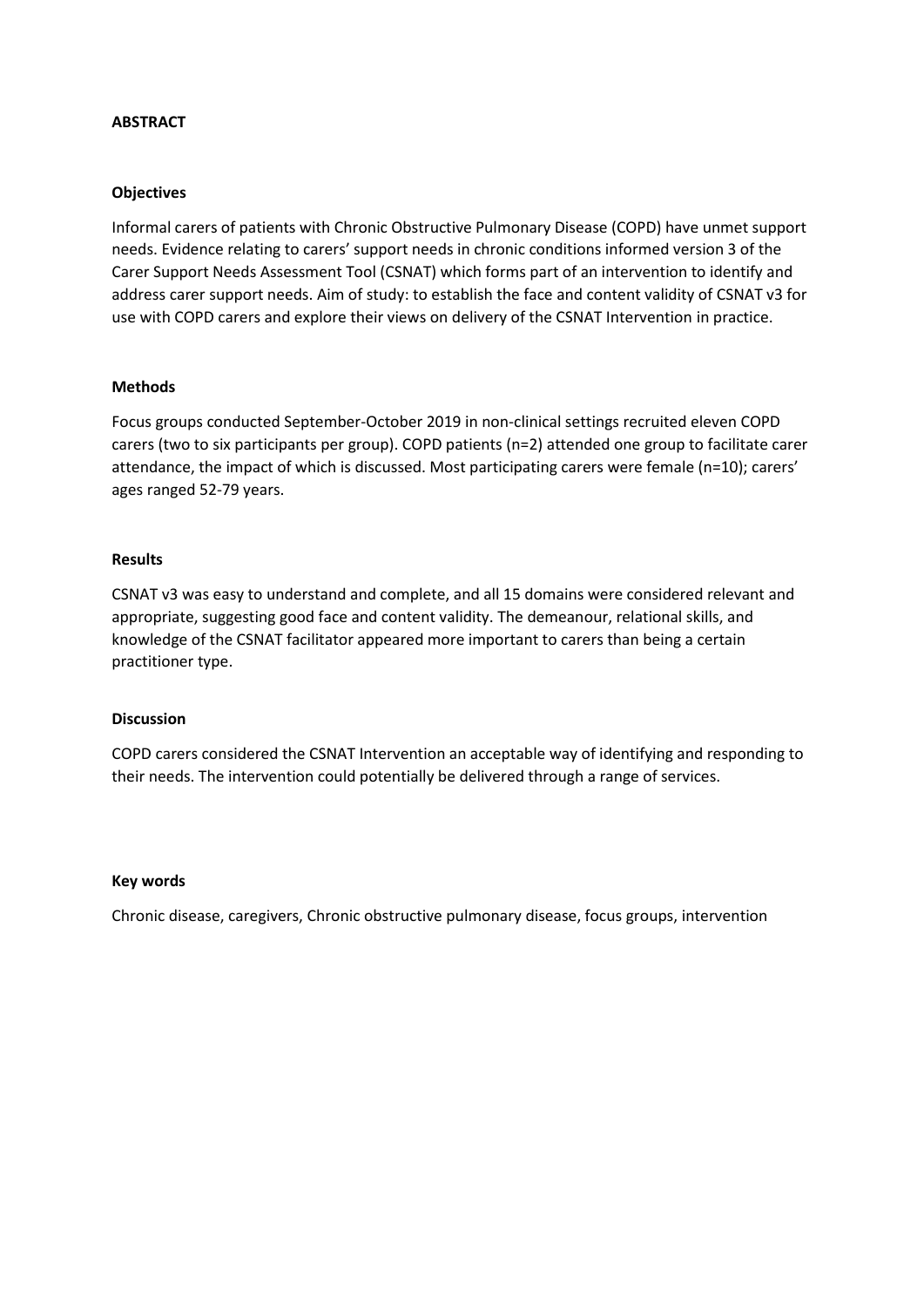## **INTRODUCTION**

Informal carers are "lay people in a close supportive role who share in the illness experience of the patient and who undertake vital care work and emotion management".[1] Carers are often key in supporting patients with chronic or progressive conditions such as Chronic Obstructive Pulmonary Disease (COPD): an estimated 77% of people with advanced COPD have carers.[2] This supportive role can impact on carers' health and wellbeing; many have support needs that go unidentified or unaddressed. A recent review found areas of unmet need related to insufficient information provision, poor support to manage emotional distress, social isolation and access to services.[3] Carers are also patients with their own direct support needs. Policy increasingly emphasizes the importance of carers in sustaining health and social care services whilst recognising the need to provide them with person-centred support.[4-7]

Health and social care practitioners are well-placed to enable identification and addressing of COPD carers' support needs: the Carer Support Needs Assessment Tool (CSNAT) Intervention could facilitate this.[8] The CSNAT Intervention consists of: (1) an evidence-based tool completed by the carer which is integrated into (2) 'The CSNAT Approach', a five-stage person-centred process of assessment and support that is practitioner facilitated but carer led.[9] Following introduction (Stage 1) and completion of the tool (Stage 2), a needs-led conversation between carer and practitioner identifies and prioritises the carer's unmet support needs using the carer's self-completed tool (Stage 3). The carer and practitioner together then tailor responses to the prioritised needs (Stage 4); outcomes are reviewed at a later point (Stage 5) and the process repeated at an agreed time if required. Specific responses depend on the need identified, carer preference and available resources but may include active listening (validating carers' expression of need), education, signposting or onward referral.

The CSNAT itself (the tool) was initially developed with carers of people predominantly with endstage cancer: its relevance to COPD carers was relatively unknown.[10] Micklewright & Farquhar therefore conducted a systematic search and narrative review of COPD carer support needs and mapped these to the fourteen domains (questions) on CSNAT v2 to determine its comprehensiveness for COPD carers.[3] The review concluded that, while CSNAT v2 encompassed most COPD carer support needs, the addition of a domain relating to relationship management would enhance comprehensiveness for COPD carers. In parallel, and independently, CSNAT's developers completed work with carers of patients with Motor Neurone Disease (MND) and came to the same conclusion.[11] As a result, CSNAT v3 includes an additional evidence-based fifteenth domain relating to relationship management.

This study therefore aimed to investigate the face and content validity of the 15-domain CSNAT v3 (including relationship management) with carers of patients with COPD and explore their views on mechanisms for delivery of the CSNAT Intervention with COPD carers in clinical practice. Being a carer-completed tool, establishing face and content validity is essential in order to recommend CSNAT for use with COPD carers in practice. Face validity could demonstrate acceptability to carers and, as the CSNAT was also designed to be holistic, demonstrating content validity would confirm breadth of coverage and suitability for purpose.[12] Further, confirmation of face and content validity would enhance practitioner confidence in the tool with COPD carers.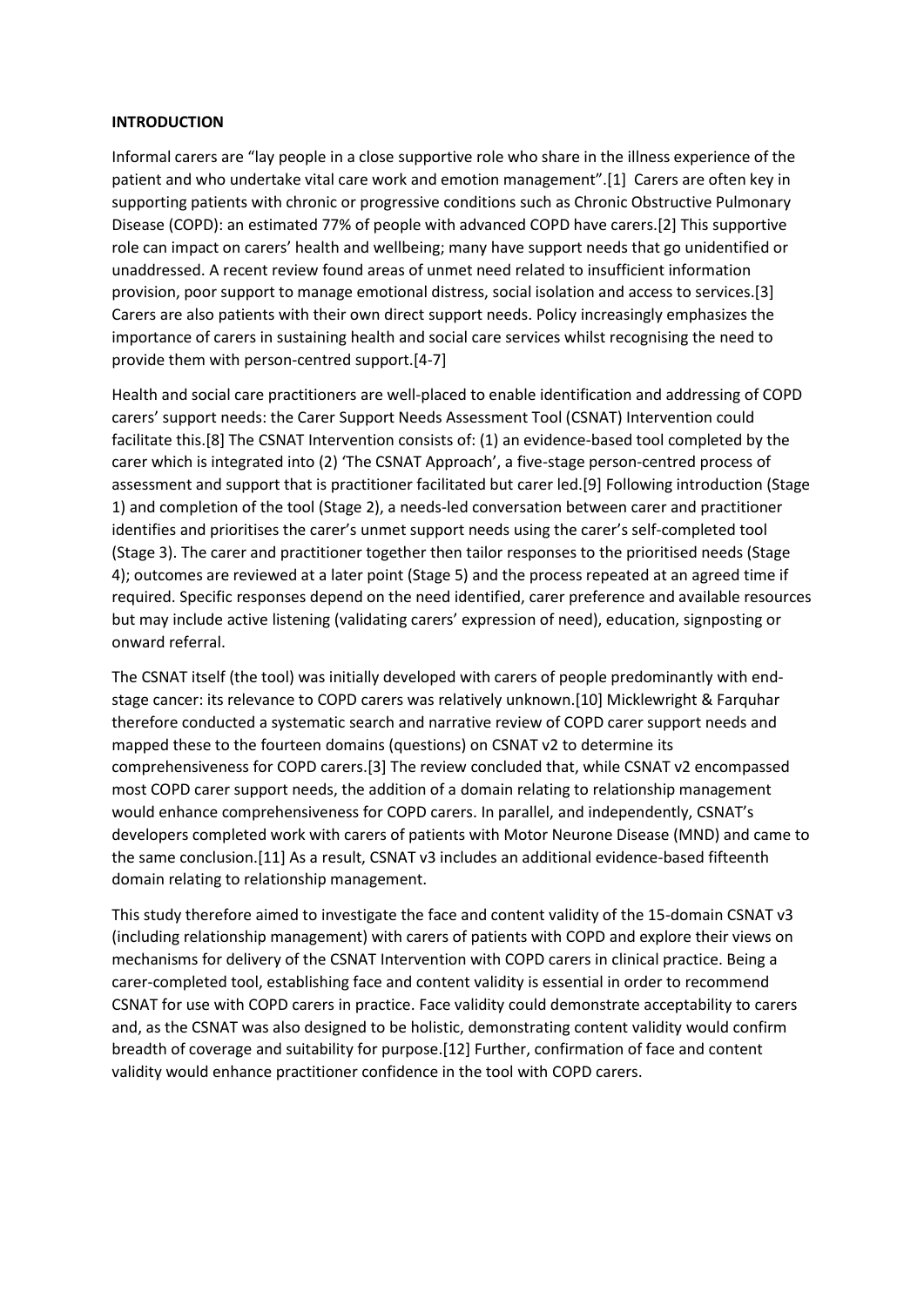# **METHODS**

## **Design**

The study design drew on the pragmatist paradigm, utilising the method best suited to the research question: in this case, focus groups.[13] Focus groups can achieve greater depth of understanding through their unique features enabling retrieval of data that may otherwise be missed: interactions between participants, within-session discussion of diverse viewpoints and experiences, and the greater ease participants can feel in an informal group setting.[14] Ethical approval was obtained from University of East Anglia's Faculty of Medicine and Health Sciences Research Ethics Committee (Reference: 201819-101).

#### **Sampling and recruitment**

Participants were recruited via Breathe Easy support groups currently, or previously, affiliated with the British Lung Foundation; the groups provide peer support and education for people living with respiratory conditions. East Anglian group leaders were invited to share study information with their members. Recruitment packs (letter of invitation, participant information leaflet, reply slip and stamped-addressed envelope) were then provided to interested group leaders for distribution to members with COPD, or those who supported someone with COPD (carers). Patients were asked to pass on packs to their carer if this person did not attend the group. If returned reply slips indicated interest, the study researcher (KM) made contact to answer any questions and arrange the focus group for the locality. Following focus group completion, Breathe Easy groups were given a modest donation for facilitating recruitment.

## **Data collection**

Four focus groups were held (September-October 2019). To enable participation, we used previously employed successful strategies including hiring attractive venues chosen with participant accessibility, comfort and convenience in mind: hotel meeting rooms (n=3) and a community centre.[15] Refreshments were provided and travel costs reimbursed. Before the focus group discussion commenced, written informed consent was obtained and participants completed a brief demographics questionnaire. Groups were co-facilitated by both authors, lasted approximately 90 minutes, and were audio-recorded (with permission); fieldnotes documented non-verbal behaviour between participants.

A topic guide ensured key topic coverage. Participants were first given ground rules and reminded that the group's purpose was data gathering for a research study rather than as a support group (although it was acknowledged that participating could be supportive). The group was first asked what support they received as a carer and from whom. The CSNAT and CSNAT Approach (which comprise the CSNAT Intervention) were then explained to the group, before participants were given printed copies of CSNAT v3 (the tool). Participants were then asked to share initial thoughts on its layout and wording, followed by discussion of each of the 15 CSNAT domains (as listed in Table 1), considering their relevance to COPD carers. Carers were also asked if any areas of support need were missing.

Discussion then moved to delivery of the CSNAT Intervention in clinical practice. This explored carers' views on 1) the most appropriate individuals to deliver the intervention, 2) appropriate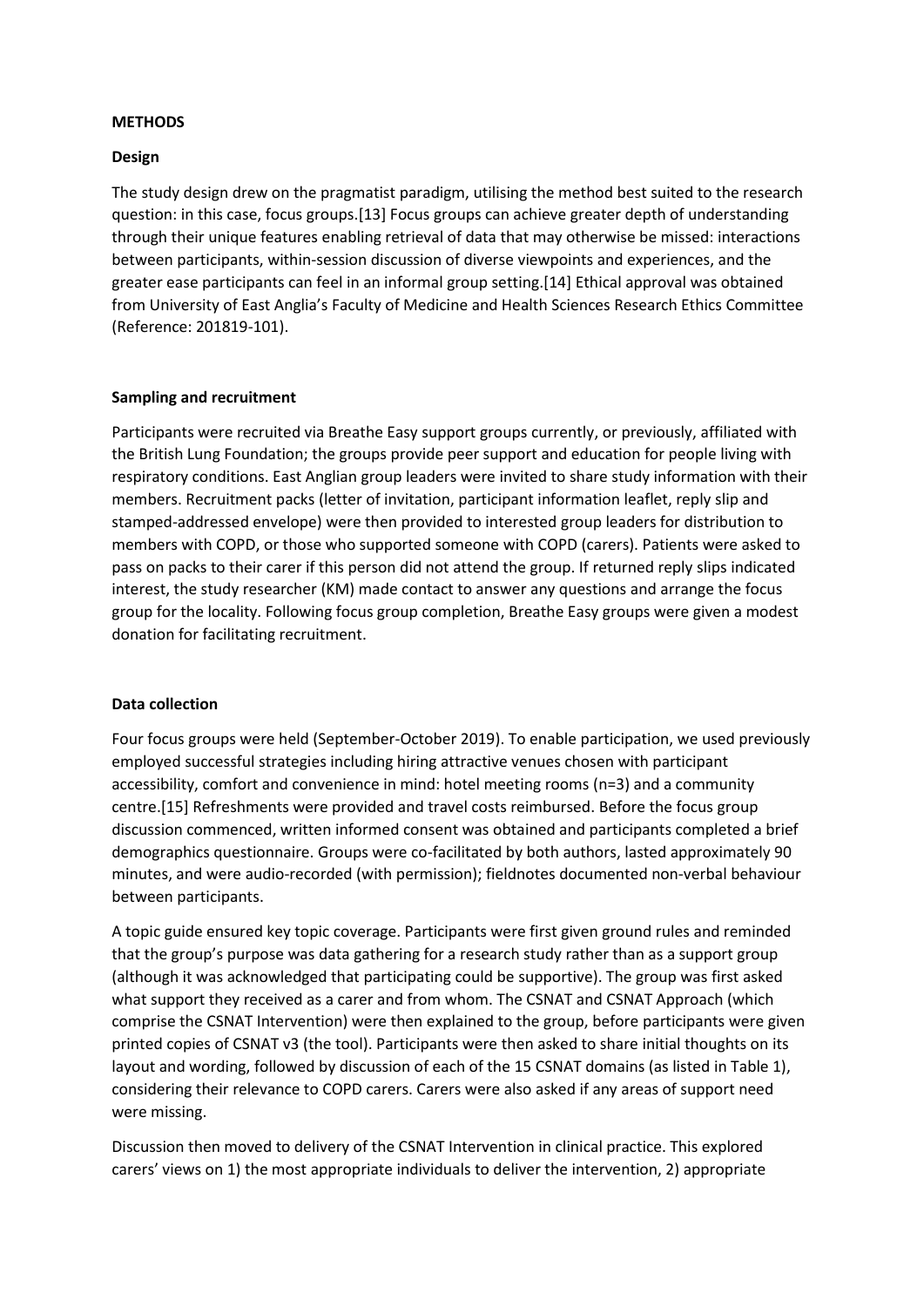settings for discussions around support needs identified by CSNAT, and 3) how these might be followed up, including when the CSNAT should be completed again.

At focus group closure participants were thanked and advised to contact the research team (both registered health professionals) if they needed support resulting from participation.

# **Data analysis**

Audio-recordings were professionally transcribed. The study researcher (KM) checked and anonymised transcripts against the audio-recordings (allocating participant pseudonyms), whilst enhancing data familiarity. Interviewee transcript review (ITR) was not conducted in order to accurately preserve what was said; ITR can sometimes lead to alteration or removal of relevant data.[16]

A narrative analytic approach was taken, utilising Framework Analysis.[17] Focus group discussions were largely structured around the 15 CSNAT v3 domains. The domains thus provided the initial framework which was then added to as analysis progressed, enabling identification of consistencies and divergences in thoughts and experiences across participants.[18] Coding was completed in NVivo 12 Pro, then charted into a framework matrix in Excel by KM. Regular research team meetings involving iterative re-examination of transcripts ensured participants' voices were retained whilst successfully distilling data consistently into appropriate codes to enable development of emerging themes.

# **Patient and public involvement (PPI)**

A Carer Advisory Group (CAG) consisting of bereaved and current COPD carers provided PPI (2 sessions). The CAG considered the acceptability and comprehensiveness of topic guide questions, ways to sensitively approach topics, resonance of the findings with their own experiences and the appropriateness of the researchers' interpretations.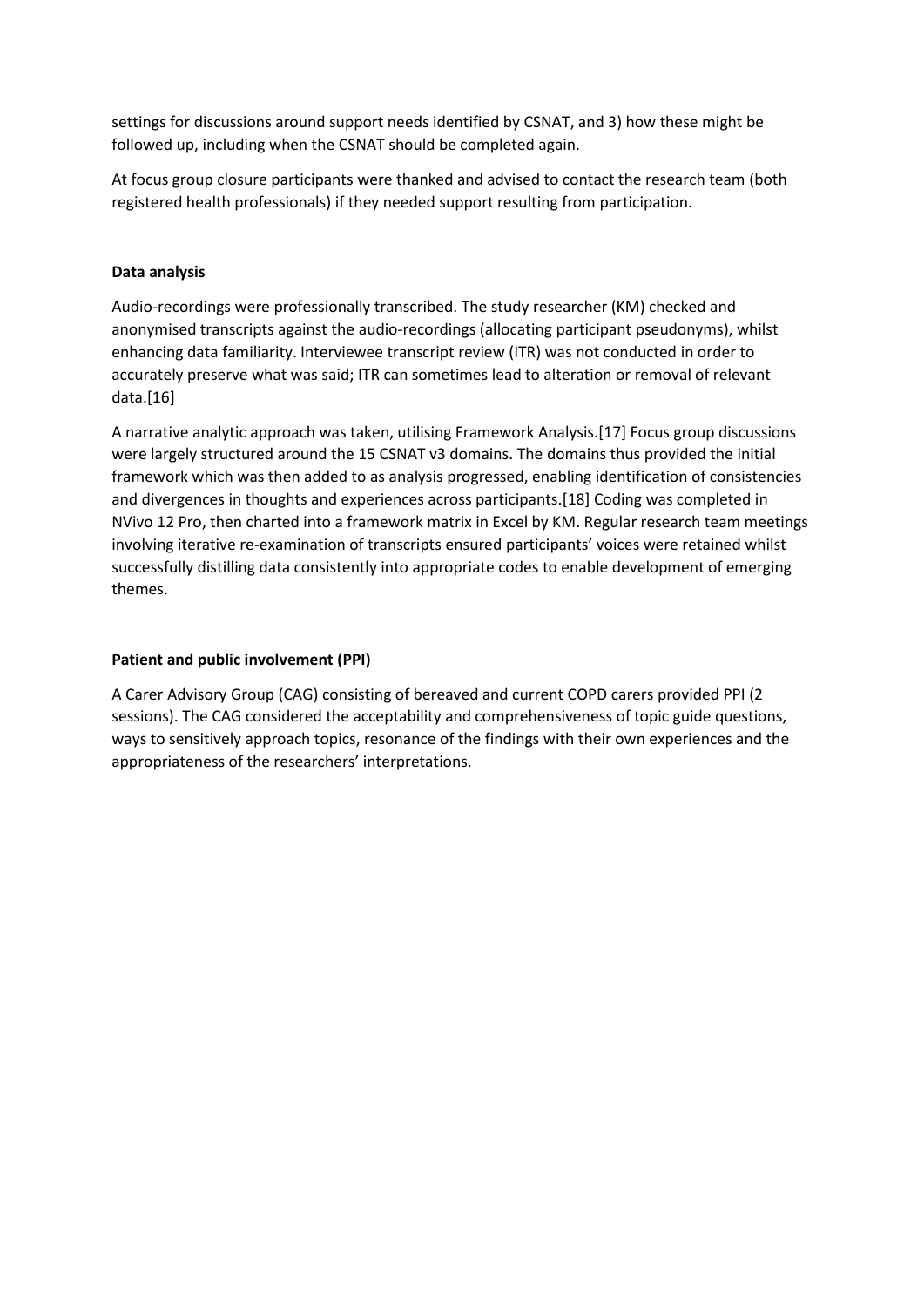## **RESULTS**

In total, 62 recruitment packs were provided to group leaders, with a further four groups opting to send digital versions to members via email. The denominator is unknown therefore a response rate cannot be calculated. Thirteen carers responded: one was ineligible as the person they supported did not have COPD, while another declined participation stating that caring had not impacted on them significantly (although this was not a requirement). Eleven COPD carers were successfully recruited and participated: most were female (n=10), their ages ranged 52-79 years. COPD patients (n=2) also attended one group to facilitate attendance of their carer: one was their carer's husband while the other was their carer's mother.

## **Current support**

Carers described support received or helpful services they had been signposted to. Helpful inputs included practitioners that took an interest in them, provided reablement care or equipment, or referred them to useful services (e.g. assistive technology or counselling sessions). However, this was not always the case: *'…your partner is getting the best care and attention but at the end of the day, whether they're at home or in hospital, it is the partner, the carer that has just been, I feel, abandoned...'* (Phyllis, FG4).

Some carers were supported by their wider family. Carers also mentioned supportive organisations such as Breathe Easy and Carers Matter Norfolk (regional carer services hub): *'…they've been extremely helpful in helping me to plan a way forward…'* (Joanne, FG1). However, others reported having no support and several felt unsupported even if they went on to mention input that might be considered supportive: *'I've been given lots of numbers and associations to go to but it's very hard, it's very slow, everything you either have to fight for or wait, so there is nothing there.'* (Phyllis, FG4)

# **Experiences of caring**

COPD was challenging due to both its unpredictability and because patients often looked well, belying difficulties: *'And then he sits in the restaurant and somebody would come in and they'd say, "Ooh you look well". And I'm thinking, "Do you know the effort to get us here today?"'* (Mabel, FG4). Carers described life as less "spontaneous" because of COPD. Caring became more challenging over time as COPD (and comorbidities) progressed. Carers described the difficult balance between providing support and being considered overbearing: *'But I do try to say nothing because they must think "Oh, here's that busybody wife again".'* (Amy, FG3). Most had few breaks from caring, compounded by patients being able to offer gradually less help with household tasks.

Experiences of health and social care were mixed, with discussions largely negative. Carers spoke of staff that were knowledgeable, helpful and understanding of their situation, but when these staff moved on, or services suddenly ceased, adjustment was difficult: *'…my husband was under a super doctor at our surgery and he's left…so we've got the job of, you know, getting to know a new doctor…we've got to sort of build up a relationship…'* (Lillian, FG1). Factors negatively affecting patient care (and carer's experience) included: service and equipment access, lack of continuity in care and information, and poor interprofessional communication. Some carers felt healthcare professionals lacked time to talk to them: *'I mean, you said this is for when a health professional talks to you about caring. When does anybody have-? Nobody's ever done that.'* (Roger, FG3).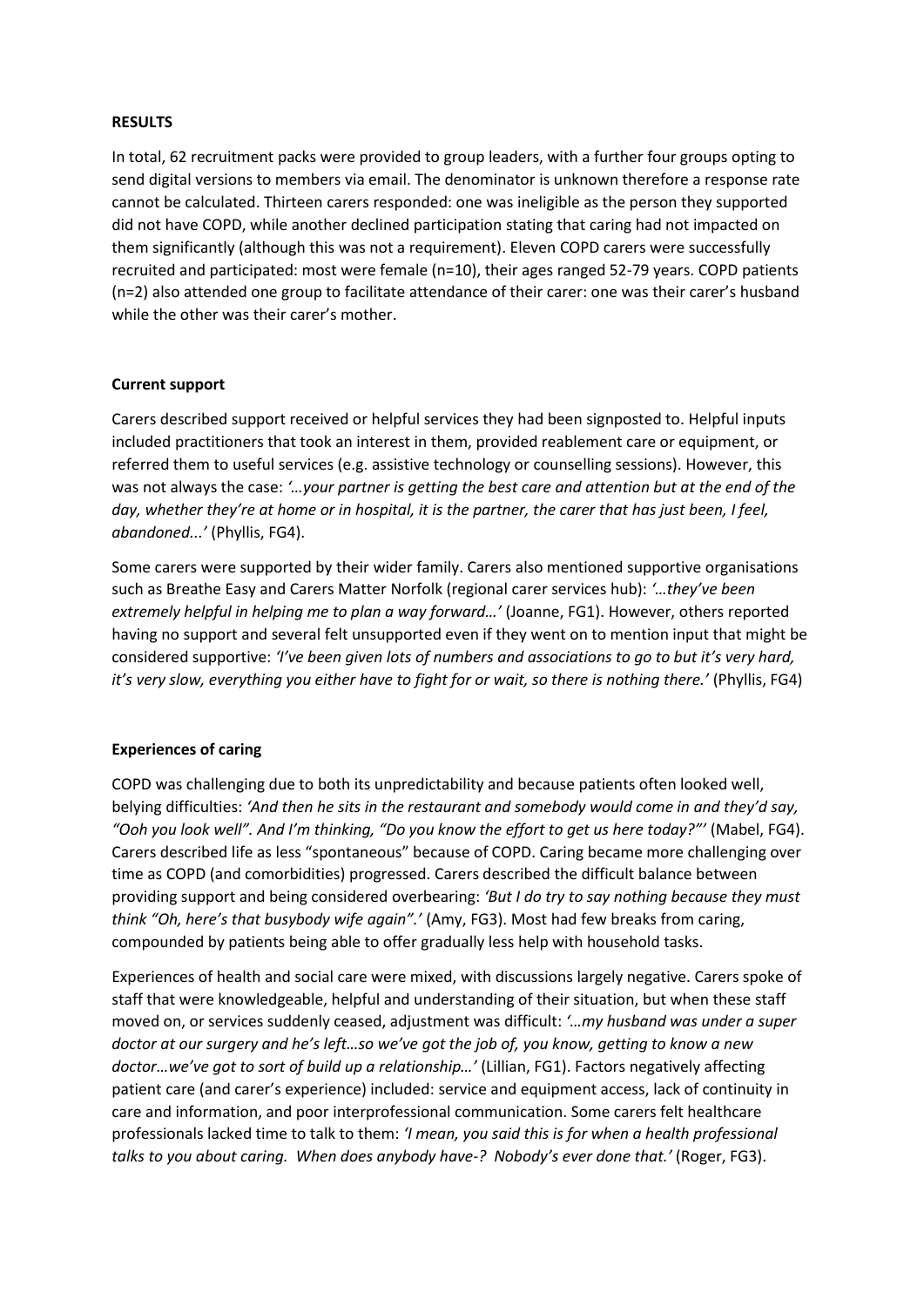# **Face and content validity of CSNAT v3**

All carers agreed that CSNAT v3 was easy to understand, the instructions made sense and it was easy to complete. Summaries of their discussions of each of the 15 CSNAT domains are presented in Table 1, with supporting quotes.

# *[TABLE 1 HERE]*

None of the CSNAT v3 domains were considered redundant. While carers generally felt that, together, the domains were comprehensive, when asked whether there were additional concerns not covered by the tool two carers referred to travel issues: one mentioned travel insurance while another noted challenges in travelling with someone with COPD related to breathlessness, fatigue and managing medications, including oxygen equipment. Through the group discussion these carers agreed these concerns could be raised under other domains (e.g. relating to managing financial issues or patient symptoms).

# **Delivery of the CSNAT Intervention**

Carers suggested a range of individuals could deliver the CSNAT Intervention including doctors, nurses, social workers, carer charity representatives and occupational health nurses. Suggested settings included GP surgeries, hospices, pulmonary rehabilitation sessions or during home visits. Hospitals were generally considered unsuitable: *'The hospital's too big and…is more specific to the illness and the medication and not general wellbeing…they're there for the patient really rather than the person who's with them.'* (Imogen, FG2); *'You'd have to have somebody at the hospital that just helps with carers but then you'd have a queue out the door.'* (Chelsea, FG2). Some suggested that delivery would not necessarily need to be professionally led: *'But what they would have to do is to be trained enough to understand this and be able to put it into action.'* (Joanne, FG1)

While carers identification of individuals and settings for CSNAT Intervention delivery were diverse, there was greater agreement on qualities carers would value pertaining to delivery such as continuity, rapport and not feeling rushed within CSNAT sessions: '*You know, if you're going to do that, it's not a five-minute job.'* (Roger, FG3). Good understanding of COPD and holistic appreciation of their situation was preferred. They also felt sessions should be one-on-one, with one carer stating a preference for someone not providing direct care for the patient: *'I like to think there's somebody I can go to – not that [Patient] can't go to, but that [Patient] doesn't go to.'* (Joanne, FG1). Some carers wanted to discuss topics the patient avoided or found difficult, such as planning for the future and what to expect in terms of disease progression: *'See, we [Carer and Patient] talk about the future but not as he is now, as he was, you know, it's almost a sort of closed shop, it doesn't really exist, and he can still do things.'* (Phyllis, FG4). The carers discussed talking to patients about future disease progression:

Jill: *'And of all of them that's the one that you don't really want to have to talk about.'*

Phyllis: *'No.'*

Mabel: *'No, we tend to talk about today or maybe tomorrow but I'm afraid we don't talk about the other. But I would like to know.'* (FG4)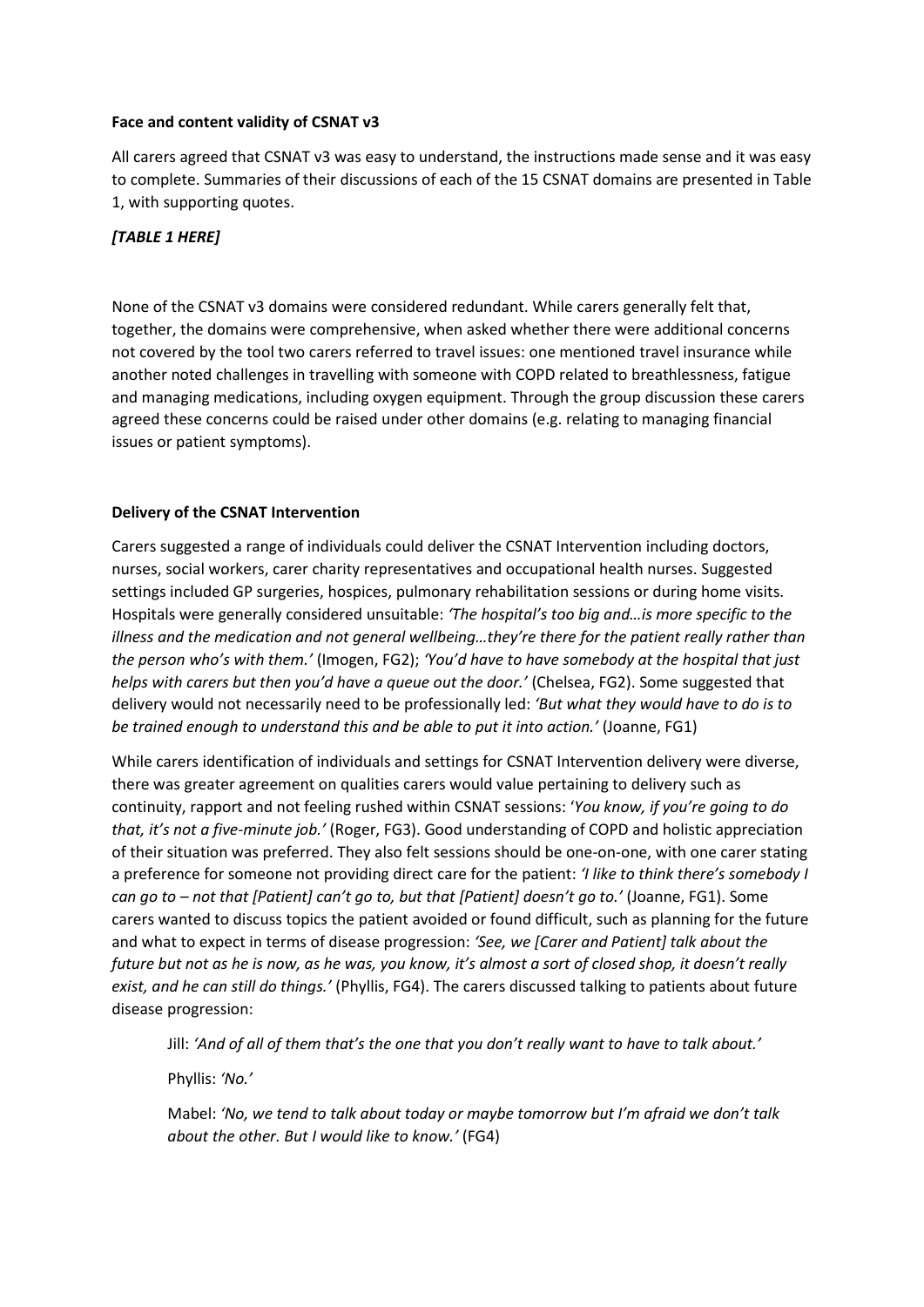Carers stated that re-visiting their needs using CSNAT should happen at least six-monthly. They felt the time taken to action a response to any identified need would depend on the specific issue and acknowledged professionals' time constraints. However, all carers wanted to be given a reasonable expectation of when things would be actioned or followed up:

Roger: *'You don't mind waiting a bit longer if you know from the outset that it's-'*

Amy: *'If it is going to happen, yes.'* (FG3)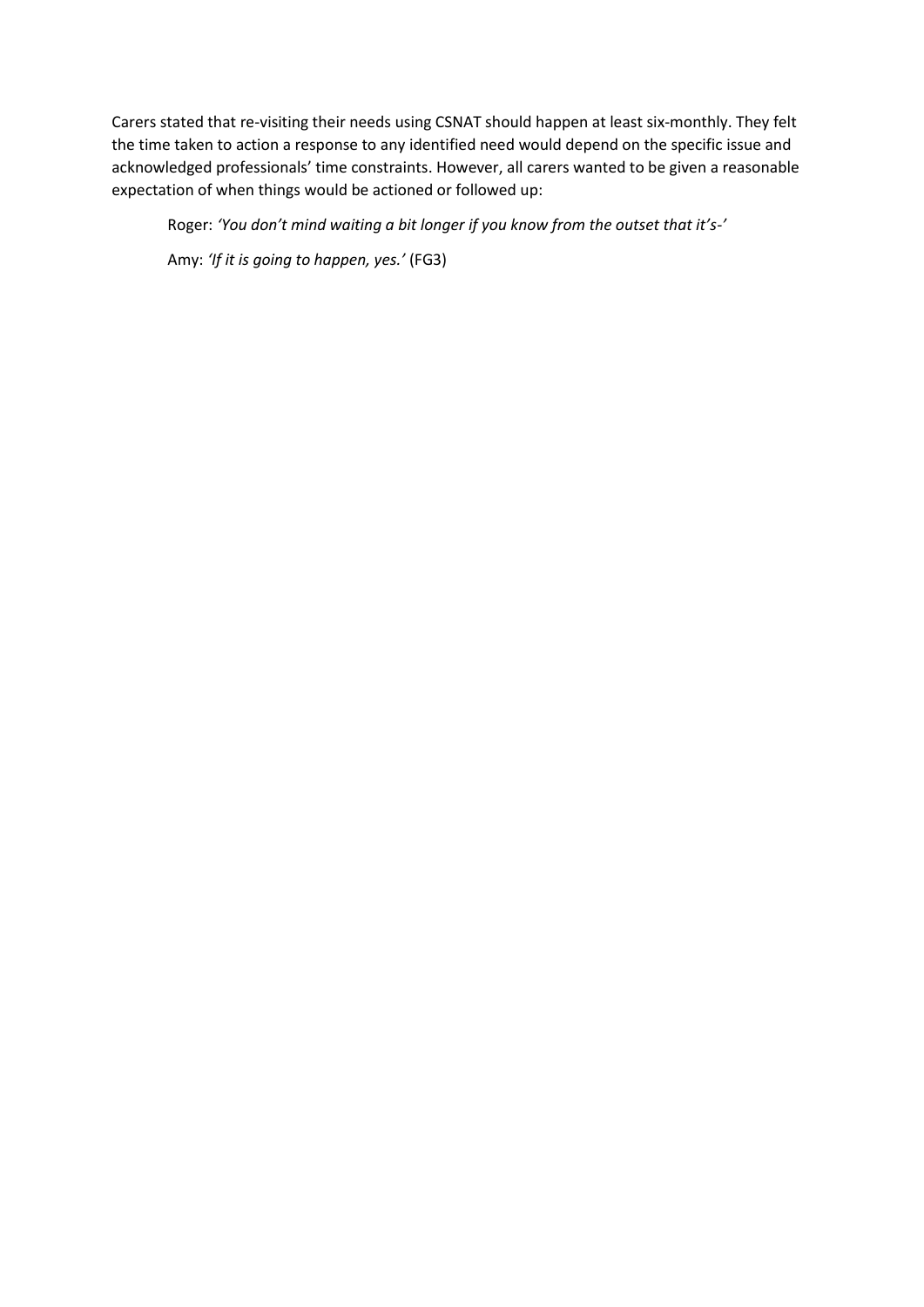## **DISCUSSION**

This paper primarily reports the face validity of CSNAT v3 with COPD carers. Confirmed face validity is important to reassure practitioners that the tool is acceptable to COPD carers.[19] The findings also indicate content validity; no domains were superfluous and carers identified no missing support needs. Criterion validity was not assessed; previous validation work with CSNAT v1 suggests this is good.[20] CSNAT is not a psychometric measure, hence investigation of construct validity and reliability were not appropriate.

CSNAT v3 domains were interpreted in different ways by COPD carers, as evidenced by heterogenous responses to domains such as 'Talking to your relative about his or her illness'. Responses included 1) speaking to the patient about COPD, 2) speaking to other relatives (e.g. adult children) about patient deterioration and 3) challenges encouraging patient exercise. CSNAT's developers emphasise that carer-selected domains on the CSNAT are conversation openers and needs subsequently identified and discussed may not always obviously relate to selected domains. As such, domains initially selected are less important than the outcome of the carer-facilitator conversation.[21]

CSNAT v3 included the additional relationship management domain. Although no emphasis was placed on this domain, nor mention made that it was a recent addition, reactions to it were strong with most indicating high relevance. The few carers who were initially less certain of its relevance went on to discuss numerous familial tensions (including patient-carer relationships), thereby endorsing the domain. Further support comes from literature on carers of people with long-term conditions suggesting that managing relationships is an important, yet challenging, aspect of caring in which carers are rarely supported.[22-24] The data also incidentally suggested relevance of this domain to carers of patients with cognitive impairments: at one group two carers discussed how patients' comorbid dementia led to patient-carer relationship difficulties. The impact of dementia on relationships is well documented, with subsequent impact on carers' physical and mental health.[25- 26]

COPD carers' views regarding CSNAT Intervention delivery are also presented. While considerable variation was found regarding carer preferences for where the intervention should be delivered and by whom, they were consistent in describing qualities relating to delivery that would facilitate sessions. This may reflect heterogeneity in services and practitioners carers interact with; they were more likely to suggest practitioners they had positive impressions of regardless of role. Some carers also suggested that CSNAT Intervention facilitators would not necessarily need to be professionals. Together, these findings suggest three implications: (1) that facilitators' relational skills, demeanour, knowledge and personal qualities are more important than being a specific practitioner type, (2) this element could be incorporated into CSNAT training, and (3) embedding the CSNAT Intervention flexibly into services with varying structures may be possible. However one carer suggested that, due to the busy nature of acute hospitals, staff dedicated to addressing carer support might help: a concept previously mooted.[27]

Some carers preferred the idea of one-on-one CSNAT Intervention delivery sessions (as opposed to jointly with the patient). Practitioners "making space" for carers when discussing support needs has been identified in previous CSNAT studies.[28] Focusing on carers can help both patients and carers acknowledge the carer's role, legitimising the idea that carers may have their own support needs.[10, 28] Carers may wish to discuss topics the patient would not e.g. our participants identified "the future" and end-of-life issues. Carers stated that while patients may be reluctant to engage with these topics, they remain important for carers; they can struggle to explore these in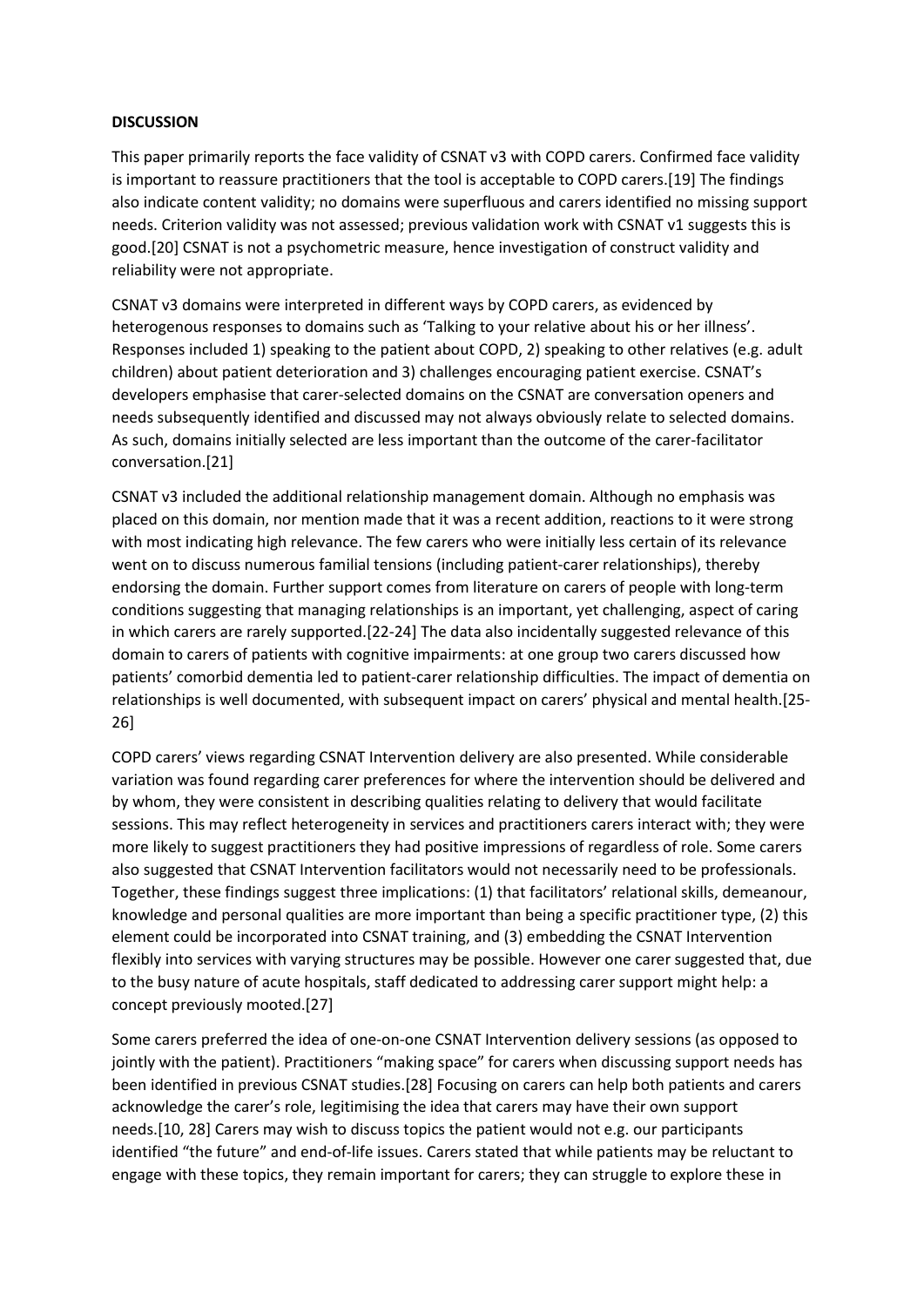front of patients. These findings support recent work with carers of patients with Motor Neurone Disease (MND); carer privacy when completing the CSNAT was identified as a key consideration for facilitating CSNAT Intervention delivery with this group.[29]

Interestingly, the two unplanned patient participants provided contrasting perspectives on this. We had initial concerns that patients' presence in one focus group might compromise candid discussion between carers, but open discussion of difficulties within carer-patient relationships and how patient and carer support needs may differ suggested this was unfounded. Both patients were supportive of the CSNAT Intervention, however, even though they were appreciative of their carers, it appeared that prior discussion of carer needs had not taken place between these carers and patients. Inclusion of patients in the focus groups enabled observation of patient-carer dyad interactions and interactions with other carers. When one carer stated her (co-present) husband never went out without her, other carers within the group strongly encouraged him to engage with their local hospice day service to give the carer a break, prompting the patient to reconsider this. This suggests that, sometimes, patient presence could help highlight previously unaddressed patient-carer issues, prompting joint problem-solving to resolve them.

This was one of several interesting interactions observed from the focus group format. Also noted was information trading between carers at every group e.g. useful organisations' and services' contact numbers. This suggests (1) that despite involvement in Breathe Easy and the extra information this may confer, carers still had unmet support needs and (2) the benefits of peer support.

## **Strengths and limitations**

This study has limitations. Recruitment difficulties have been previously documented regarding COPD carers, with issues relating to individuals not identifying with the 'carer' label and difficulties participating due to caring responsibilities (endorsing our enablement of patients' attendance when requested).[3] However no new findings were arising by the end of the final focus group, suggesting sufficient carers had been recruited to meet the study aim.

Carer participants, whilst diverse in age, were all of white British ethnicity; all but one had retired or given up work. Almost all were also women: this is not uncommon in carer studies, and reflects lower numbers of male carers in the general population.[3, 30] Future studies should explore the CSNAT Intervention's utility with working carers, male carers and those from ethnic minorities. Recruitment was also limited to one region due to budgetary restraints, though participants were from localities across it. Using Breathe Easy support groups as the sole recruitment source, whilst pragmatic, may have biased the sample as group members are likely to be more informed on support. However, finding that many participants did not feel supported may suggest that carers within the general population could be even more likely to benefit from the CSNAT Intervention.

Recruitment numbers and localities resulted in four small focus groups, however data collected were rich, with the smaller group sizes enabling sufficient time for all participants to contribute.[31-32] As the topic guide required consideration of all 15 CSNAT domains, this was particularly advantageous. Interactions between group members further enriched the data and provided novel insights addressing the study's aims. An added strength was the integration of PPI: the CAG endorsed the study findings, suggesting trustworthiness in terms of data collection and analytic inferences.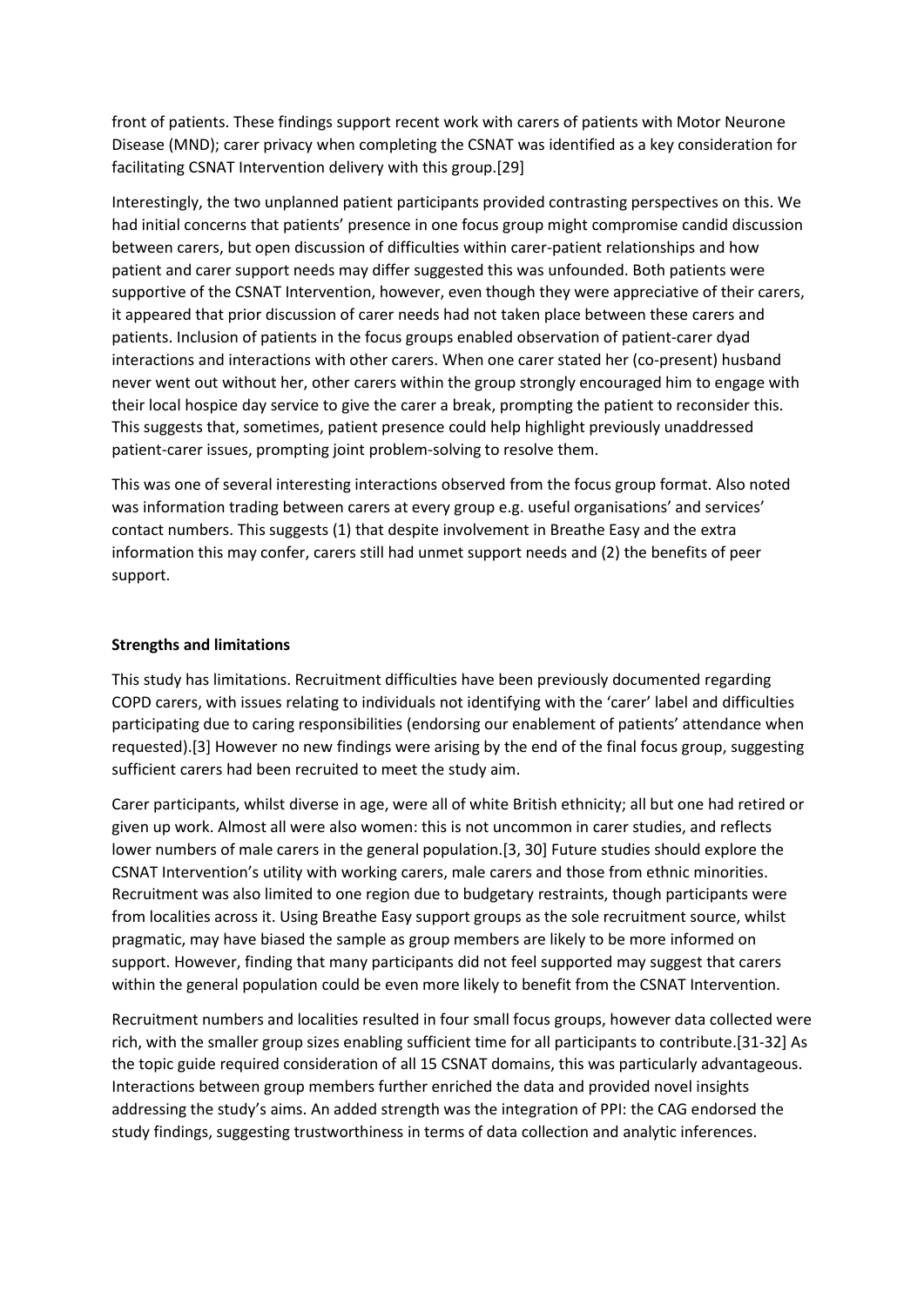# **Implications for practice**

Previous work by the authors suggests that COPD carers often have unmet support needs threatening both carer wellbeing and their ability to continue providing patient support. This study suggests that the CSNAT Intervention, using CSNAT v3, is acceptable and valid for identifying and addressing COPD carer support needs.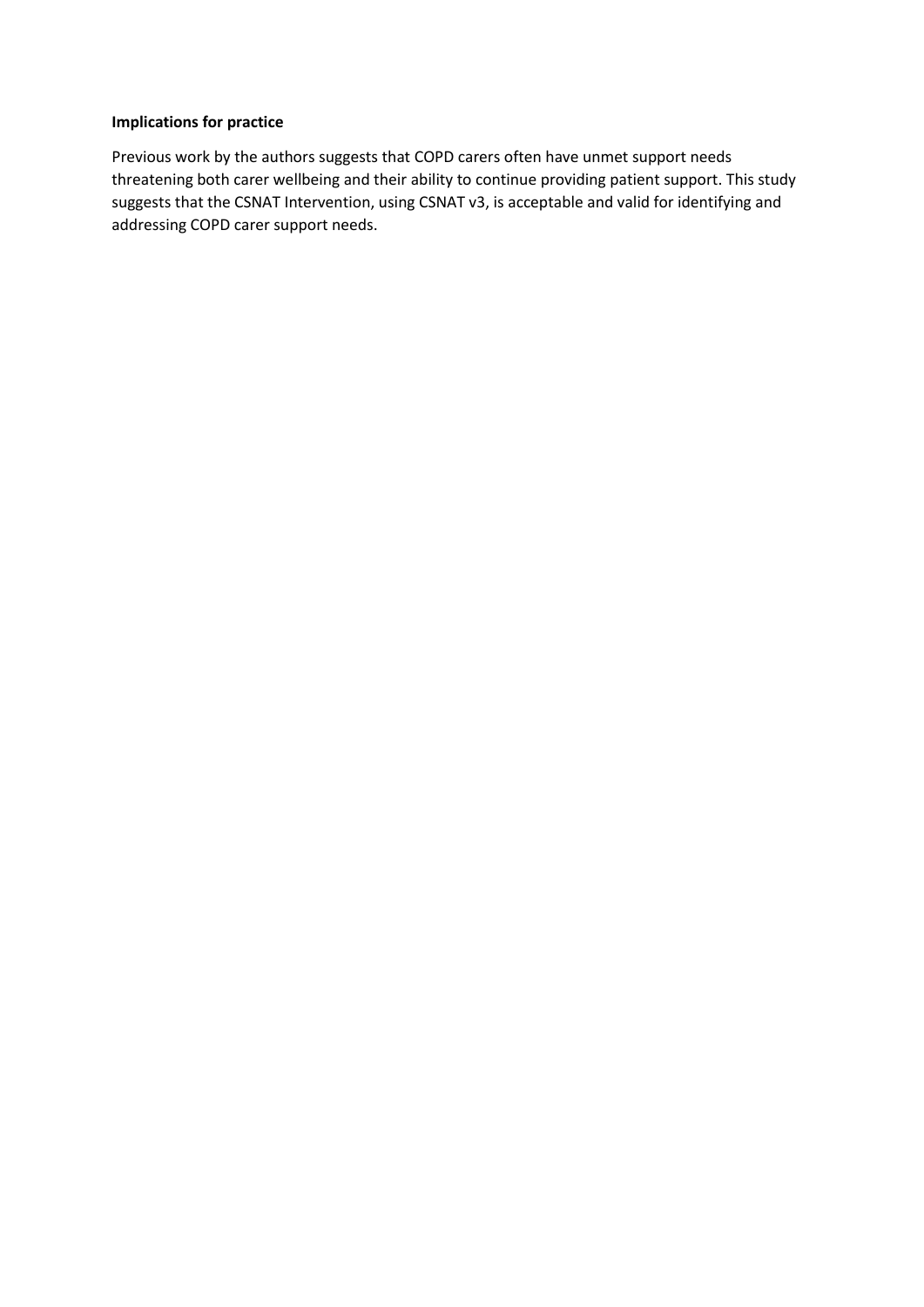# **References**

1. Thomas C MS, McIllmurray M, Soothhill K, et al. The Psychosocial Needs of Cancer Patients and their Main Carers. Project report. Lancaster: Institute for Health Research, Lancaster University, cited in National Institute for Clinical Excellence. 2004. Guidance on Cancer Services. Improving Supportive and Palliative Care for Adults with Cancer. The Manual. London: NICE; 2001.

2. Farquhar M, Ewing G, Moore C, et al. How prepared are informal carers of patients with advanced COPD and what are their support needs? Baseline data from an ongoing longitudinal study. BMJ Support Palliat Care. 2014;4: P111

3. Micklewright K, Farquhar M. Does the carer support needs assessment tool cover the established support needs of carers of patients with chronic obstructive pulmonary disease? A systematic literature search and narrative review. Palliat Med. 2020. https://doi.org/10.1177/0269216320939243

4. Kristjanson LJ, Aoun S. Palliative Care for Families: Remembering the Hidden Patients. Can J Psychiatry. 2004;49(6): 359-65.

5. Department of Health and Social Care. Recognised, valued and supported: Next steps for the Carers Strategy. 2010. [Available from: https://www.gov.uk/government/publications/recognisedvalued-and-supported-next-steps-for-the-carers-strategy Accessed Aug 2019]

6. NHS. NHS: The Five Year Forward View. 2014. [Available at: https://www.england.nhs.uk/wpcontent/uploads/2014/10/5yfv-web.pdf Accessed Dec 2019]

7. NHS. NHS: The NHS Long Term Plan. 2019. [Available from: https://www.longtermplan.nhs.uk/wpcontent/uploads/2019/08/nhs-long-term-plan-version-1.2.pdf Accessed Dec 2019]

8. Ewing G, Grande G. The CSNAT. 2020. [Available from: http://csnat.org/ Accessed June 2020]

9. Ewing G, Austin L, Diffin J, et al. Developing a person-centred approach to carer assessment and support. Br J Comm Nurs. 2015; 20(12): 580-584.

10. Ewing G, Grande G. Development of a Carer Support Needs Assessment Tool (CSNAT) for end-oflife care practice at home: A qualitative study. Palliat Med. 2012;27(3): 244-56.

11. Ewing G, Croke S, Rowland C, et al. 20 Implementing an adaptation of the carer support needs assessment tool (CSNAT) intervention to provide tailored support for family carers of people with motor neurone disease. BMJ Support Palliat Care. 2019;9:Suppl 3: A8

12. Gravetter, FJ, Forzano, LB. (2012). Research Methods for the Behavioral Sciences (4th ed.). Belmont, Calif.: Wadsworth. p. 78. ISBN 978-1-111-34225-8.

13. Tashakkori A, Teddlie C. Mixed Methodology: Combining Qualitative and Quantitative Approaches. Thousand Oaks, CA: Sage Publications; 2008.

14. Plummer P. Focus group methodology. Part 1: Design considerations. Int. J. Ther Rehabil. 2017;24(7): 297-301

15. Gardener AC, Ewing G, Mendonca S, et al. The Support Needs Approach for Patients (SNAP) tool: a validation study. BMJ Open. 2019;9:e032028. doi: 10.1136/bmjopen-2019-032028

16. Hagens V, Dobrow MJ. and Chafe R. Interviewee Transcript Review: assessing the impact on qualitative research. BMC Med. Res. Methodol. 2009; 9(47): 1-8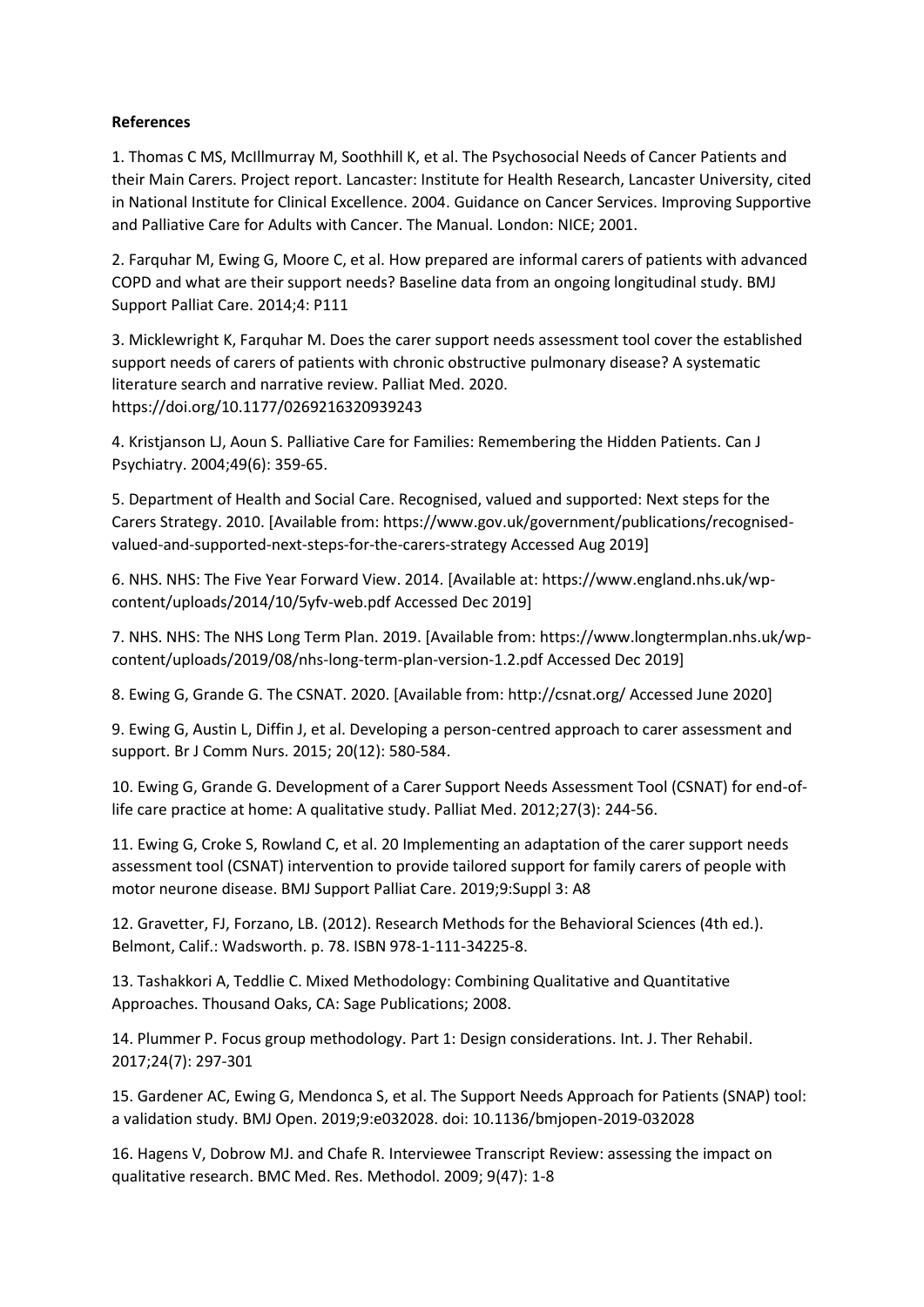17. Ritchie J, Lewis J. Qualitative Research Practice: A Guide for Social Science Students and Researchers. London: Sage Publications; 2003.

18. Ward D, Furber C, Tierney S. et al. Using Framework Analysis in nursing research: a worked example. J. Adv. Nurs. 2013;69(11): 2423-2431

19. Rust J, Golombok S. Modern psychometrics: the science of psychological assessment. 3rd edn. London: Routledge, 2009.

20. Ewing G, Brundle C, Payne S. et al. The Carer Support Needs Assessment Tool (CSNAT) for Use in Palliative and End-of-life Care at Home: A Validation Study. J. Pain Symptom Manag. 2013;46(3): 395-405

21. Hall A, Croke S, Rowland C. et al. Adapting and implementing the Carer Support Needs Assessment Tool (CSNAT) intervention to support carers of people with motor neurone disease. Paper presented to: Royal College of Nursing Research Conference; 2019, 3-5 September; Sheffield, England

22. Stajduhar K, Giesbrecht M, Mollison A. et al. Caregiving at the margins: An ethnographic exploration of family caregivers experiences providing care for structurally vulnerable populations at the end-of-life. Palliat Med. 2020;34(7): 946-953

23. Denham A, Wynne O, Baker A. et al. The long-term unmet needs of informal carers of stroke survivors at home: a systematic review of qualitative and quantitative studies. Disabil. Rehabil. 2020. DOI: 10.1080/09638288.2020.1756470

24. Shiraishi N & Reilly J. Positive and negative impacts of schizophrenia on family caregivers: a systematic review and qualitative meta-summary. Soc. Psychiatry Psychiatr. Epidemiol. 2019;54: 277-290

25. Fauth E, Hess K, Piercy K. et al. Caregivers' relationship closeness with the person with dementia predicts both positive and negative outcomes for caregivers' physical health and psychological wellbeing. Aging Ment. Health. 2012;16(6): 699-711

26. La Fontaine J, Oyebode J. Family relationships and dementia: a synthesis of qualitative research including the person with dementia. Ageing Soc. 2014;34(7): 1243-1272

27. Farquhar M, Moore C. Is it time to create a new nurse role dedicated to helping carers? Nurs Times. 2017;113(9): 39-41

28. Ewing G, Austin L, Grande G. The role of the Carer Support Needs Assessment Tool in palliative home care: A qualitative study of practitioners' perspectives of its impact and mechanisms of action. Palliat Med. 2016;30(4): 392-400

29. Ewing G, Croke S, Rowland C, et al. 14 Enabling tailored and coordinated support for family carers of people with motor neurone disease through adaptation of a carer support needs assessment tool (CSNAT) intervention. BMJ Support Palliat Care. 2018;8(3): 365.

30. Eurocarers. The Gender Dimension of Informal Care. 2017 [Available from: https://eurocarers.org/userfiles/files/The%20gender%20dimension%20of%20informal%20care.pdf Accesed Sep 2019]

31. Carlsen B, Glenton C. What about N? A methodological study of sample-size reporting in focus group studies. BMC Med Res Methodol. 2011;11(26): 1-10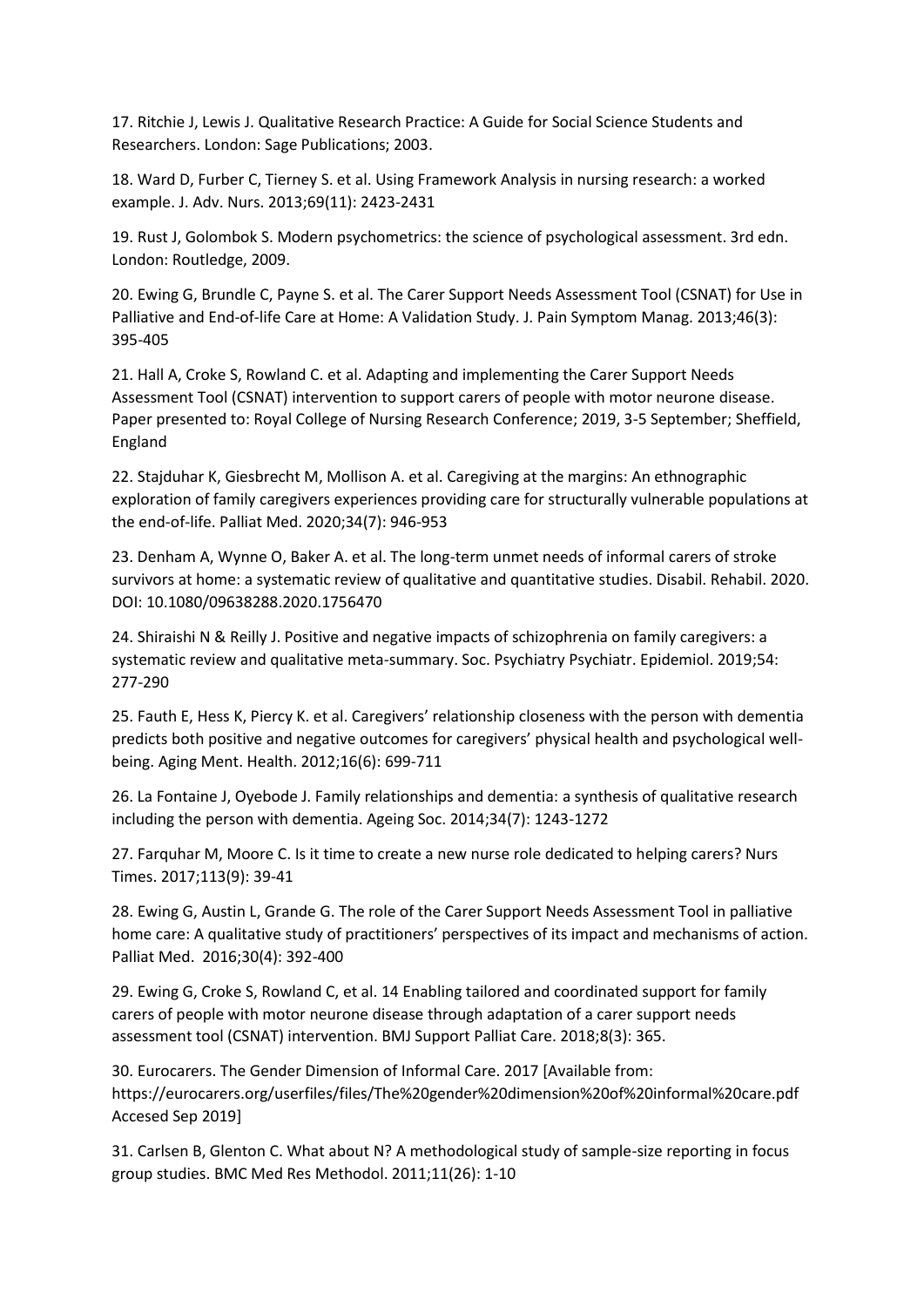32. Fern E. The use of focus groups for idea generation: the effects of group size, acquaintanceship, and moderator on response quantity and quality. J Mark Res. 1982;19: 1-13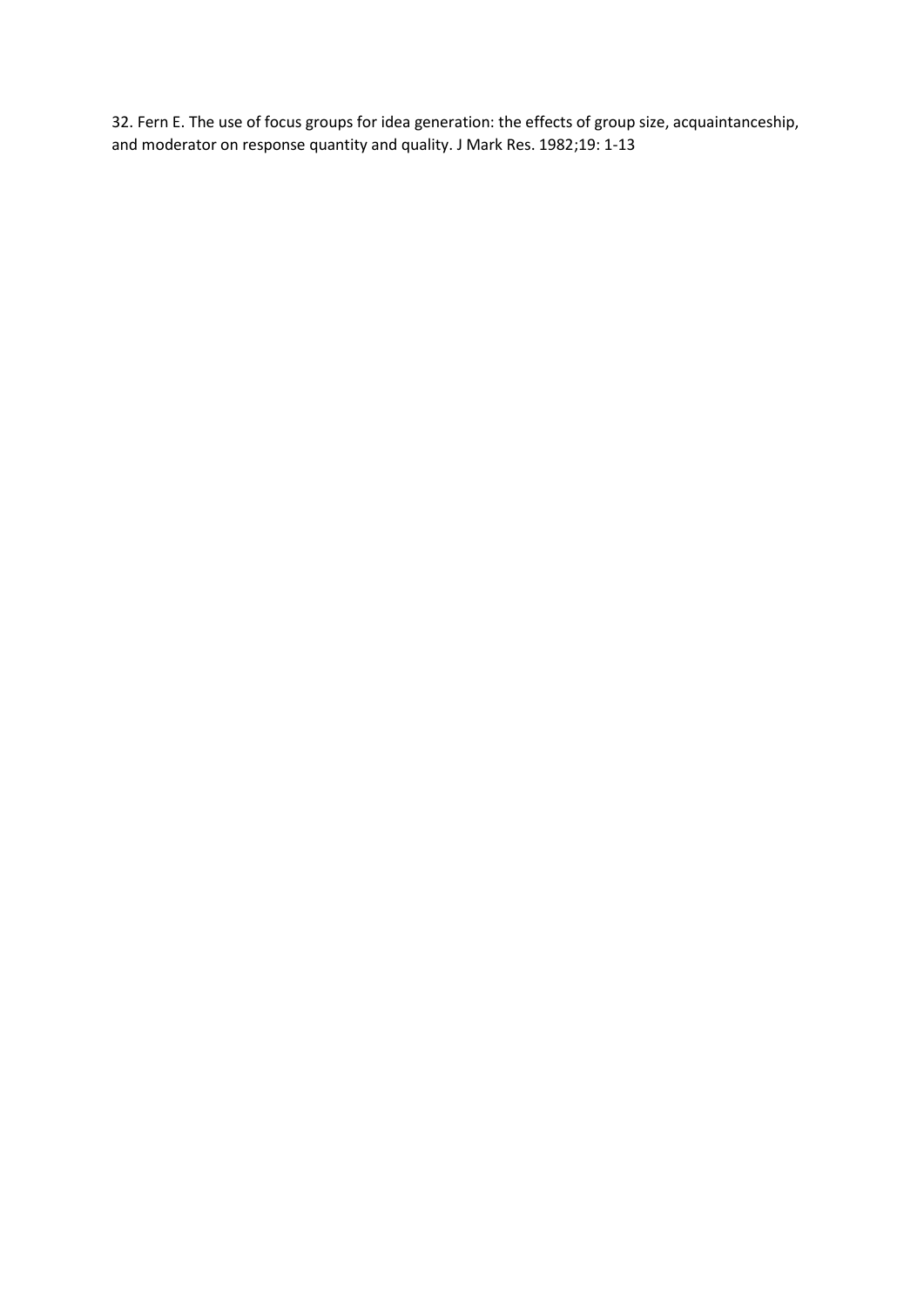| CSNATv3 domain                                 | Narrative summary                                                                                                                                                                                                                                                                                                                                                                                                                                                                                                                                                                                                                                                                                                                                                                                                               | Supporting quotes                                                                                                                                                                                                                                                                                                                                                                                                                                                                                                                                                                                                                                                                                 |
|------------------------------------------------|---------------------------------------------------------------------------------------------------------------------------------------------------------------------------------------------------------------------------------------------------------------------------------------------------------------------------------------------------------------------------------------------------------------------------------------------------------------------------------------------------------------------------------------------------------------------------------------------------------------------------------------------------------------------------------------------------------------------------------------------------------------------------------------------------------------------------------|---------------------------------------------------------------------------------------------------------------------------------------------------------------------------------------------------------------------------------------------------------------------------------------------------------------------------------------------------------------------------------------------------------------------------------------------------------------------------------------------------------------------------------------------------------------------------------------------------------------------------------------------------------------------------------------------------|
| 1) Understanding<br>your relative's<br>illness | Understanding COPD was important for: 1) carers' own peace of<br>mind, 2) forming expectations for the future and 3) so that they<br>could better care for the patient. Learning about COPD could be<br>difficult: some doctors were not transparent about the diagnosis,<br>seemingly reluctant to diagnose it (being a terminal illness) and<br>communicate its implications clearly to the carer (which carers felt<br>would have been useful). Carers sometimes struggled to take in<br>the information at diagnosis but would have found discussion of<br>next steps helpful at some point. Sometimes it was difficult for<br>carers to ask more about the condition in front of the patient.<br>Carers also struggled with 'COPD' being a very general term.                                                              | ' as I've said for years and years I didn't really understand it<br>[COPD]they [healthcare professionals] were almost unwilling to name<br>it andit's very difficult if you've got a partner who at that time was<br>really compos mentis and understood everything, for me to ask any<br>questions.' (Joanne, FG1)<br>'If I know the condition better I can help her [the patient]I don't think<br>anybody's actually ever sat down and said, "Well your partner's got<br>COPD, this is how it's going to affect them." (Roger, FG3)<br>'And also sometimes the doctors don't explain everything, do<br>they?And you can look onlineand it scares you to death.' (Amy, FG4)                      |
| 2) Having time for<br>yourself in the<br>day   | Carers thought this domain relevant even if not currently a<br>problem for them. All felt that having time for themselves was<br>important for their wellbeing, no matter how good their<br>relationship with the patient. One carer felt that although she<br>technically received respite she used that time to do chores.<br>Another had learnt to compromise by lowering her standards for<br>household maintenance in exchange for having more personal<br>time as they felt this more "valuable". Some felt the patient would<br>be unable to cope if they left them to take time for themselves, or<br>that even if they had time away they would not have the energy to<br>do anything. Others talked about being able to go out but never<br>having time alone at home due to the constant presence of the<br>patient. | 'I mean, I can go out. But you don't get time in your own home. That's<br>the difference.' (Imogen, FG2)<br>'he [the patient] says that he won't go anywhere without me.'<br>(Jeanette, FG2)<br>'No matter how much you love somebody you need a bit of time to<br>yourself.' (Roger, FG3)                                                                                                                                                                                                                                                                                                                                                                                                        |
| 3) Managing your<br>relative's<br>symptoms     | Carers agreed there was a lot to learn about managing symptoms,<br>including interpreting phlegm colour and use of medications. They<br>described difficulties including: getting incorrect, incomplete or<br>inconsistent information on medication administration from<br>healthcare professionals; struggling to monitor patient compliance<br>with medication regimes; and the patient or carer finding<br>medication confusing (especially if there was a lot of medication,<br>when tablets looked the same or the packaging changed). Some<br>carers had had to develop their own strategies for managing<br>medication including oxygen equipment.                                                                                                                                                                      | "he [the patient] was doing all his trays just himselfHalf of them [the<br>tablets] were going on the floor, and then we weren't sure if he'd got<br>them in exactly the right daysI was loathe to take over and he's not<br>someone who likes to be taken over.' (Joanne, FG1)<br>'- he'll [the patient] take this and he'll take that and "What do I take<br>that blue one for? What do I take that yellow one for?"' (Amy, FG3)<br>'it just came to light that when that does happen and he [the patient]<br>has to have another antibiotiche should have stopped taking the<br>Colomycin Well how am I to know that, you know, unless somebody<br>says to you, "Stop taking it"?' (Jill, FG4) |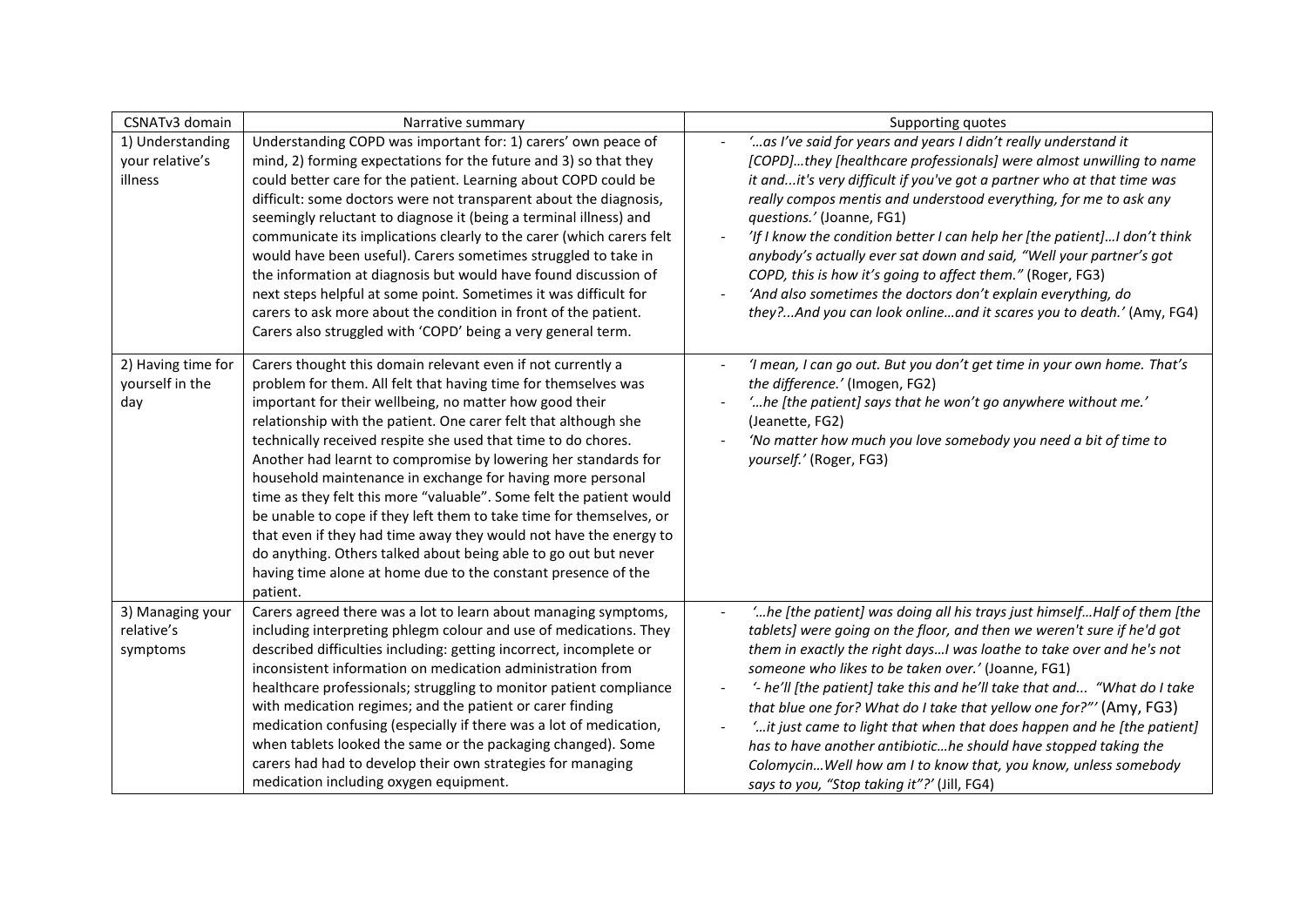| CSNATv3 domain     | Narrative summary                                                     | Supporting quotes                                                              |
|--------------------|-----------------------------------------------------------------------|--------------------------------------------------------------------------------|
| 4) Your financial, | Carers worried about finances including: concerns about taking on     | 'Paying the water bill, the electricity, he [the patient] knows when it's all  |
| legal or work      | responsibility for managing financial issues, diminishing retirement  | dueyou give the reigns over to somebody else and you've got out of             |
| issues             | savings, affording equipment/home adaptations/assistance with         | the habit and I think, "I must pay more attention". But then because he        |
|                    | household tasks now beyond both patient and carer, unclear            | just automatically does it' (Kate, FG1)                                        |
|                    | advice on eligibility for financial support, and not knowing where    | 'We struggle because that money may not seem a lot to anybody you              |
|                    | to get advice. They discussed issues such as power of attorney        | know, we're on a fixed pension so we can't work an extra weekend to            |
|                    | (some had completed these arrangements) and varying eligibility       | pay for it, we're on a fixed amount.' (Phyllis, FG4)                           |
|                    | status for Carer's Allowance. Sources of information varied: some     | ' we've received quite a bit of financial information through the              |
|                    | had independently explored benefits options while others had          | Breathe Easy group, benefit people, etc, coming and talking and just           |
|                    | received information via Breathe Easy*. Several felt support for      | telling us who to contactunless you know where to go to get help!              |
|                    | working carers was particularly important, including one carer who    | think these people that have got nobody in their corner, I just don't          |
|                    | had given up paid work to care full time.                             | know how they manage with it all.' (Jill, FG4)                                 |
| 5) Providing       | Several carers helped with personal care, including: helping with     | 'It might be helpful to know of some of the aids you can $[get]$ - stools      |
| personal care for  | getting in or out the bath, hair washing, dressing and managing       | and bathing boards and things like that. I mean, you find out about            |
| your relative      | double incontinence. Their assistance was often needed patients       | those things gradually but if you learnt about them a bit earlier it might     |
|                    | found steam or bending down triggered breathlessness. Carers          | have been useful.' (Roger, FG3)                                                |
|                    | wanted to pre-emptively learn more about aids and equipment to        | ' at the moment it's only now and then that he [the patient] does need         |
|                    | help with these tasks even where patients were not yet needing        | help like that. Yes, in the future it will be permanent, yeah, so I think it's |
|                    | much help with personal care; it was an important consideration       | [CSNAT domain] a very good thing to add.' (Phyllis, FG4)                       |
|                    | for the future which carers had clearly thought about.                |                                                                                |
| 6) Dealing with    | The impact of caring on emotional wellbeing was frequently            | 'that's my main concern, is if anything happens to me; I don't know            |
| your feelings and  | discussed. There were worries and frustrations including: the         | quite how we would manage.' (Imogen, FG2)                                      |
| worries            | unpredictability of COPD, managing COPD and co-morbidities,           | 'And I think with hospital visits, beside it being stressful in itself, can    |
|                    | accessing services, and their role as proxy for the patient. A        | make us feel we've lost control because all of a sudden it's in someone        |
|                    | concern that emerged across focus groups related to how both          | else's hands and "Do they know exactly what my husband wants?"'                |
|                    | patient and carer could struggle if the carer became ill or injured - | (Phyllis, FG4)                                                                 |
|                    | one carer had felt "lucky" to have contracted the flu while the       | 'And when you're very tired and something happens, you know, if we             |
|                    | patient was in hospital and supported. Carers discussed how they      | have a real problem with a bowel movement when I'm just about to go            |
|                    | had become accustomed to worries, but some appeared resigned          | to bed or something I'm exhausted and I just don't want to deal with           |
|                    | to their strategies for managing them rather than satisfied with      | thisover time I've found the way to deal with it is just to say, well,         |
|                    | these. One carer stated that worry was what tired her the most        | that's what it is.' (Joanne, FG1)                                              |
|                    | and another stated that this domain would be "really quite high" in   |                                                                                |
|                    | terms of its importance to COPD carers.                               |                                                                                |
| 7) Managing        | Despite not identifying this domain as a new addition to the CSNAT    | 'We [carer and patient] have a very good relationship but it [COPD]            |
| relationships      | for v3, it elicited strong reactions. Some carers were immediately    | shapes it in some ways.' (Roger, FG3)                                          |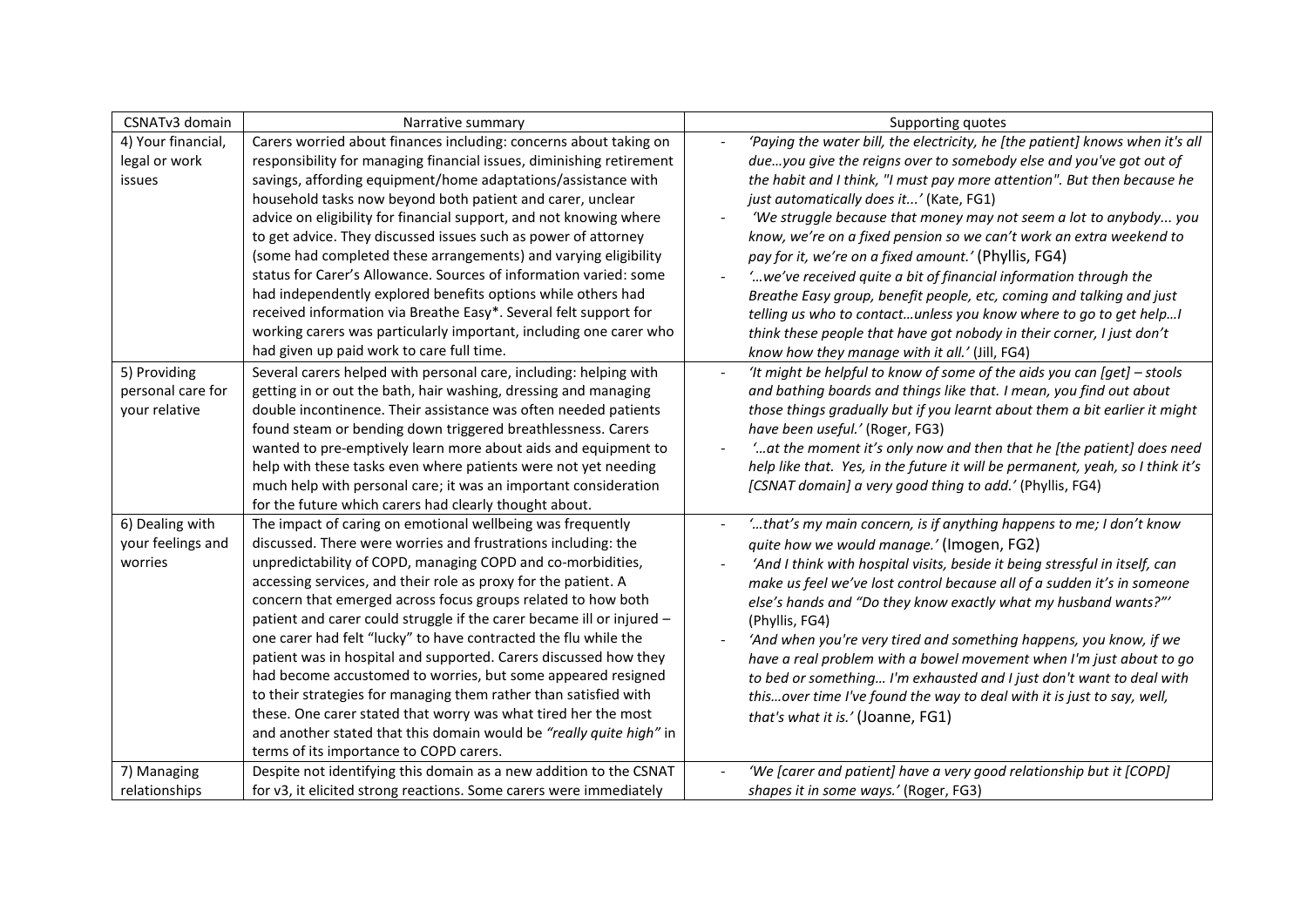| CSNATv3 domain                                                                 | Narrative summary                                                                                                                                                                                                                                                                                                                                                                                                                                                                                                                                                                                                                                                                                                                                                                                                                                                                                                                                                                                                                                                                                                                                                                 | Supporting quotes                                                                                                                                                                                                                                                                                                                                                                                                                                                                                                                                                                                                                                                                                                                                                                                                           |
|--------------------------------------------------------------------------------|-----------------------------------------------------------------------------------------------------------------------------------------------------------------------------------------------------------------------------------------------------------------------------------------------------------------------------------------------------------------------------------------------------------------------------------------------------------------------------------------------------------------------------------------------------------------------------------------------------------------------------------------------------------------------------------------------------------------------------------------------------------------------------------------------------------------------------------------------------------------------------------------------------------------------------------------------------------------------------------------------------------------------------------------------------------------------------------------------------------------------------------------------------------------------------------|-----------------------------------------------------------------------------------------------------------------------------------------------------------------------------------------------------------------------------------------------------------------------------------------------------------------------------------------------------------------------------------------------------------------------------------------------------------------------------------------------------------------------------------------------------------------------------------------------------------------------------------------------------------------------------------------------------------------------------------------------------------------------------------------------------------------------------|
|                                                                                | emphatic about its importance; others were initially dismissive.<br>Interestingly, even when carers questioned this being on the<br>CSNAT, almost all went on to discuss issues that would suggest its<br>relevance.<br>Relationships with the patient had changed over time. Tension was<br>a frequent experience. Patients struggled to reconcile their wish to<br>remain independent with the reality of needing help from the<br>carer, causing frustration for both. Several carers spoke of how<br>they missed completing certain activities with the patient. Carers<br>sometimes seemed disappointed by limitations imposed by the<br>patient's health: several mentioned a desire to go abroad or to<br>special events but feeling unable to leave or travel with the<br>patient. Two carers talked about how changes to the patient's<br>cognition (due to a comorbidity) had caused their relationships to<br>change. Carers also spoke about relationships with other family<br>members including both positive, supportive relationships and<br>problematic, unsupportive relationships - unhelpful family<br>sometimes in denial of the patient's declining health. | 'Well I think it changes your relationship with the person that you're<br>caring for there are certain things that you can't do togetherthey get<br>very frustrated as to what they can't do compared to what they used to<br>be able to do and I think that has a knock-on effectthey might be a bit<br>snappy, they might not be as cheerful as they used to be, simply<br>because they're ill and they can't do what they used to be able to do.'<br>(Imogen, FG2)<br>' I can't cope with itwe've always had such a good marriage and a<br>very adventuresome marriage, there's so much I want to do and I<br>can'teverything has to be by car, because he can't go on a train<br>because he can't walk - and you think, "When do I start my life?"<br>because those are the things that I'd like to do.' (Phyllis, FG4) |
| 8) Knowing who<br>to contact if you<br>are concerned<br>about your<br>relative | Many did not know who they would contact for help and advice.<br>Carers mentioned a range of services but were not always clear<br>which service was currently responsible for the patient's medical<br>care. All lacked confidence in NHS 111**. Several wanted access to<br>someone who familiar with their situation that they could ring for<br>advice, including at night when most crises seemed to happen.                                                                                                                                                                                                                                                                                                                                                                                                                                                                                                                                                                                                                                                                                                                                                                 | 'You wish there was somebody on the end of a phone all the while. You<br>know, that you can just ring up and ask the questionsthe same person,<br>the person who knows you.' (Lillian, FG1)<br>'No, I'm not ringing 111. I have and you get an absolute load of rubbish<br>- they don't know what they're talking about, with all due respect. I've<br>just put [the patient] in the car and taken her to [local hospital].'<br>(Roger, FG3)<br>'I don't know anybodyso that's a very, very important one [CSNAT<br>domain], yes.' (Phyllis, FG4)                                                                                                                                                                                                                                                                           |
| 9) Looking after<br>your own health                                            | Maintaining their own health was seen as vital. There was concern<br>about becoming ill or injured and the effect this would have on the<br>ability of both carer and patient to manage. One carer had<br>reluctantly moved into a separate bedroom for more rest, as she<br>was starting to forget her own medication and health needs.<br>Carers often had their own health conditions which were not<br>always obvious to others but affected their ability to manage day-<br>to-day.                                                                                                                                                                                                                                                                                                                                                                                                                                                                                                                                                                                                                                                                                          | ' you do the person no good; if you can't look after yourself you can't<br>$\blacksquare$<br>care for them, can you, you know?' (Amy, FG3)<br>'And I think that is probably what worries us all in the eventfor<br>instance, we have an accident and break our arm, we can't drive, you<br>know, those sort of things.' (Jill, FG4)<br>'Yeah so, looking after your own health certainly. And you - especially I<br>found it difficult because people who know me don't see anything                                                                                                                                                                                                                                                                                                                                        |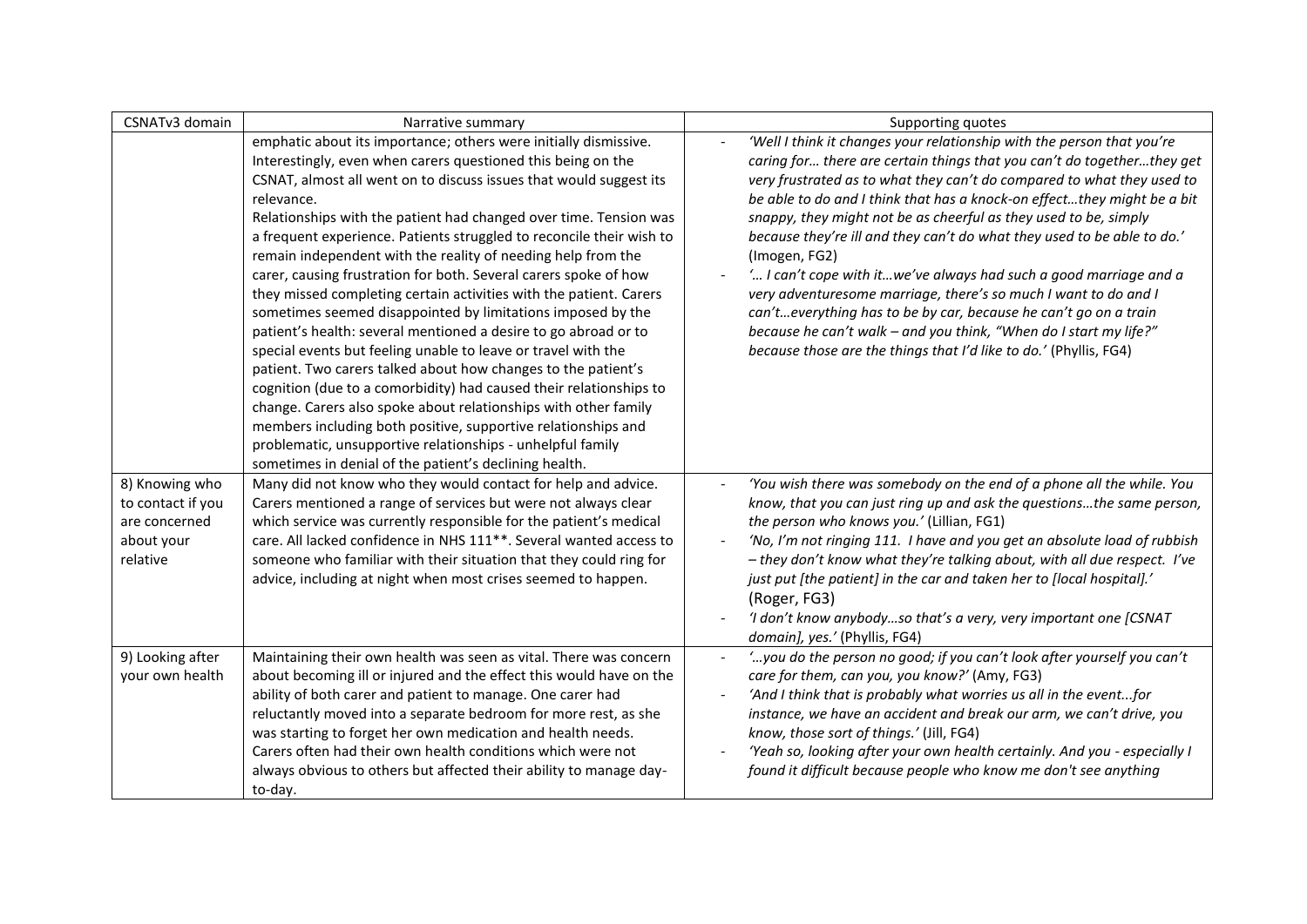| CSNATv3 domain   | Narrative summary                                                    | Supporting quotes                                                           |
|------------------|----------------------------------------------------------------------|-----------------------------------------------------------------------------|
|                  |                                                                      | wrong with meBut there are things wrong with me that sometimes              |
|                  |                                                                      | impinge on what I'm doing and that's not always visible.' (Joanne, FG1)     |
| 10) Equipment to | Carers talked about a range of equipment that they had either        | "there was support with things like stairlifts and wet rooms and things     |
| care for your    | purchased, rented or received via NHS services, some of which was    | like that but I understand most of that has disappeared. I don't know if    |
| relative         | highly valued e.g. one carer spoke about how a scooter had           | it has or has not, you know?' (Roger, FG3)                                  |
|                  | enabled her and the patient to have 'more of a life'. Carers         | '[Regarding equipment hire:] It's knowing where to go without being         |
|                  | discussed negative experiences trying to obtain appropriate          | ripped off by someone, you know, "Oh here's someone who's                   |
|                  | equipment including difficulties with NHS equipment provision due    | vulnerable," and knowing where to go and get the right thing.' (Phyllis,    |
|                  | to living on a county border. They worried about the financial       | FG4)                                                                        |
|                  | ramifications of buying or renting equipment.                        | 'Occupational therapy are not easy to deal with.' (Chelsea, FG2)            |
| 11) Your beliefs | Not all carers felt this domain personally relevant but could see    | '[Regarding church attendance:] Yeah, people might be concerned that,       |
| or spiritual     | relevance for others. Carers talked about their varying              | you know, "I've always done this and now I can't" and it pulls you.'        |
| concerns         | engagement with spirituality and support from religious groups,      | (Chelsea, FG2)                                                              |
|                  | and the likely difficulties for carers who were unable to attend to  | 'I think in the early days I questioned, "Why []?" but it doesn't do you    |
|                  | spiritual matters as before. They also spoke in broader terms,       | any good thinking about it.' (Roger, FG3)                                   |
|                  | questioning why the patient had become ill and why this had          | 'Yes, I think that wouldn't be for me but for somebody who is very          |
|                  | happened to them, but also reflected that doing so ultimately        | spiritual then I think that [domain] would be very important And I          |
|                  | didn't help. When discussing this domain, one carer talked about     | think for that to be addressed would give them a lot of comfort.' (Jill,    |
|                  | how he and his partner disagreed about him planning to donate        | FG4)                                                                        |
|                  | his organs.                                                          |                                                                             |
| 12) Talking with | Some carers felt it was easy to talk to the patient about their      | 'And I'd love to know how to tell him [son], you know, "This is exactly     |
| your relative    | health but could see how others might find this more difficult if    | what he [the patient] has gone through." I mean, I explained to him         |
| about his or her | the patient was a private person, felt negatively about their        | [son]and I just felt it went[Whooshing noise].' (Phyllis, FG4)              |
| illness          | condition or was not accepting of it. One carer interpreted the      | 'We do [discuss COPD] all the time [] but I think for somebody who is       |
|                  | domain in relation to motivating her husband to engage with          | in the position where they're negative about it or not accepting it then it |
|                  | exercise, which she found difficult at times because she felt she    | must be very hard.' (Jill, FG4)                                             |
|                  | had to "bully" him. Some linked this domain to talking to other      | 'I can understand people wouldn'tyou know, they're quite private and        |
|                  | relatives rather than the patient e.g. one carer spoke of struggling | they wouldn't want others to know.' (Amy, FG3)                              |
|                  | to talk about her husband's condition with their son.                |                                                                             |
| 13) Practical    | Carers talked about external help they had to manage household       | 'I think it's because you have to do it on your own; when you do it         |
| around the home  | tasks (often with cost implications) or strategies used to complete  | together it's a pleasure but knowing you've got to do it on your own, it    |
| and elsewhere    | tasks. They talked about increasingly struggling to have a break     | becomes a chore.' (Phyllis, FG4)                                            |
|                  | from household tasks, particularly as the patient became less able   | " it seems silly to say, you're doing everything. You're washing the car,   |
|                  | to help. They also spoke about how the patient could struggle to     | you're filling the car with petrol, you're cooking the dinner, you're       |
|                  | accept that they were no longer able to contribute as much           |                                                                             |